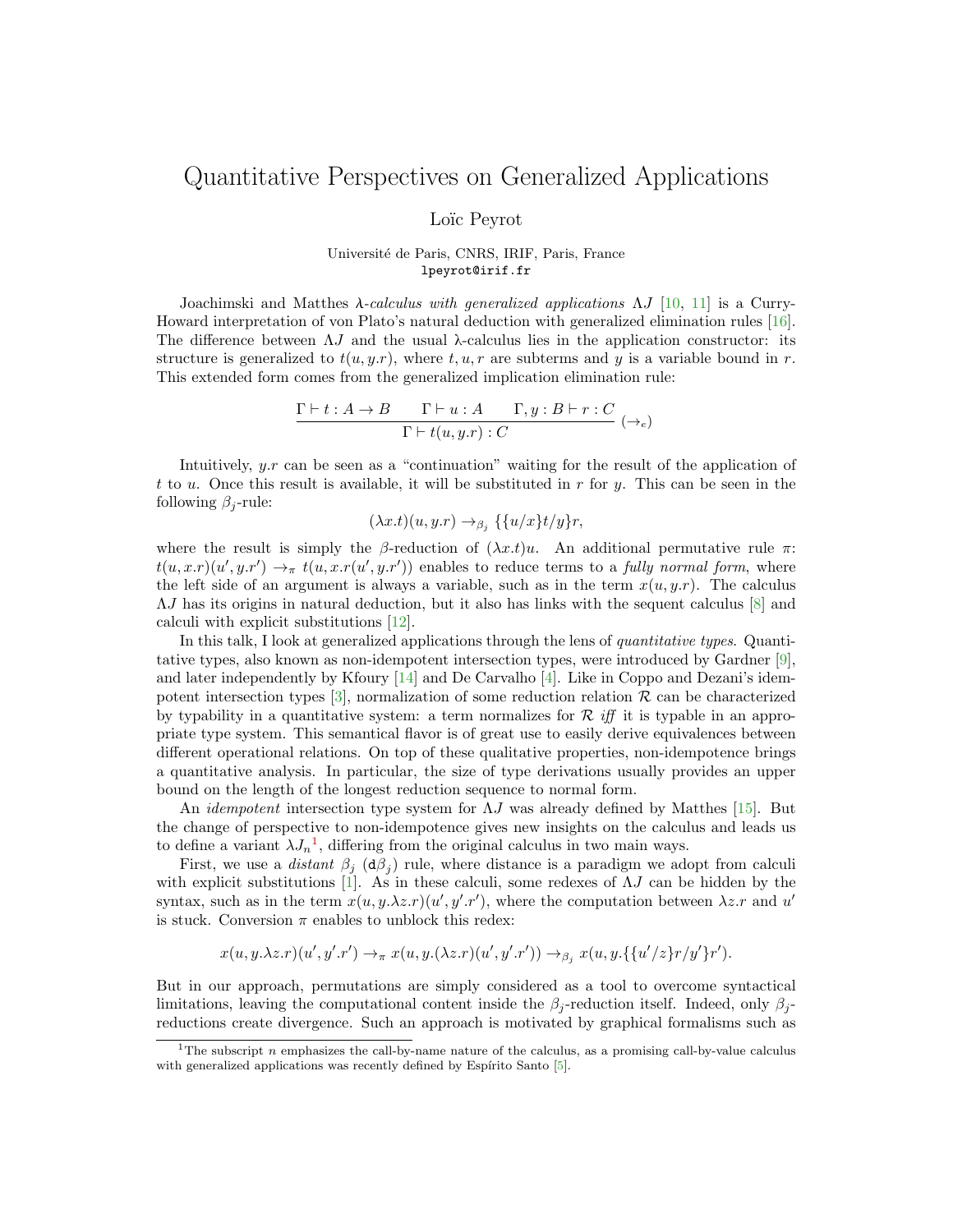proof nets, where these kinds of syntactical obstructions do not occur. Concretely, we only integrate the necessary permutations in the distant  $\beta_j$  rule, so that the calculus relies on a unique computational step. This is more relevant for the quantitative analysis, since typing should not be affected by permutations.

The second divergence between our approach and  $\Lambda J$  is that distance is not in fact based on the usual permutation  $\pi$ . This rule is not sound for a quantitative semantics: subject reduction fails in our type system. Intuitively,  $\pi$  introduces a sharing of subterms fit for a call-by-value calculus, rather than call-by-name like  $\Lambda J$ . While in the call-by-name  $\lambda$ -calculus it is enough to reject permutative rules altogether, the situation is a bit more complex with generalized applications: we still need to unblock redexes. We choose to base the distant rule on a different permutation called  $p_2$ :  $t(u, y.\lambda x.r) \rightarrow_{p_2} \lambda x.t(u, y.r)$ , originating from previous studies on generalized applications [\[6\]](#page-1-4). Our previous example is then reduced in one step as:  $x(u, y.\lambda z.r)(u', y'.r') \rightarrow_{\mathbf{d}\beta_j} \{x(u, y.\{u'/z\}r)/y'\}r'.$ 

In summary, we replace the two original rules  $\beta_j$  and  $\pi$  by a single computational one based on  $\beta_i$  and permutation  $p_2$ . We show that the new calculus  $\lambda J_n$  is sound and complete with respect to the quantitative semantics by characterizing strong normalization with a quantitative type system. We also show the equivalence of strong normalization for  $\Lambda J$  and  $\lambda J_n$ , by introducing inductive definitions of strong normalization. These results appear in [\[7\]](#page-2-8), in collaboration with José Espírito Santo and Delia Kesner.

After helping in revisiting the dynamics of the general calculus, quantitative types are still useful to analyze finer reduction relations. A notable one is head reduction, which characterizes solvability operationally: a term is solvable iff it has a head-normal form  $[17]$ . Solvability is a crucial property identifying meaningful terms  $[2]$ , *i.e.* terms that can influence the observational behavior of a reduction. Denotationally, a model of the  $\lambda$ -calculus identifying all unsolvable terms (e.g. as bottom) is consistent, while identifying only non-normalizing terms is not. In [\[13\]](#page-2-10), Delia Kesner and I give a reduction relation, generalizing head reduction, which characterizes an original notion of solvability for generalized applications operationally. We then define an appropriate quantitative type system. This logical characterization enables us to prove preservation of solvability to and from the λ-calculus, by a simple proof of preservation of typability.

## References

- <span id="page-1-2"></span>[1] Beniamino Accattoli and Delia Kesner. The structural  $\lambda$ -calculus. In Computer Science Logic, pages 381–395. Springer Berlin Heidelberg, 2010.
- <span id="page-1-5"></span>[2] Henk Pieter Barendregt. The Lambda Calculus - Its Syntax and Semantics. Elsevier, 1984.
- <span id="page-1-1"></span>[3] Mario Coppo and Mariangiola Dezani-Ciancaglini. An extension of the basic functionality theory for the  $\lambda$ -calculus. Notre Dame Journal of Formal Logic, 21(4):685–693, 1980.
- <span id="page-1-0"></span>[4] Daniel De Carvalho. Execution time of λ-terms via denotational semantics and intersection types. Mathematical Structures in Computer Science, 28(7):1169–1203, January 2017.
- <span id="page-1-3"></span>[5] José Espírito Santo. The call-by-value lambda-calculus with generalized applications. In 28th EASCL Annual Conference on Computer Science Logic (CSL 2020). Schloss Dagstuhl - Leibniz-Zentrum fuer Informatik GmbH, Wadern/Saarbruecken, Germany, 2020.
- <span id="page-1-4"></span>[6] José Espírito Santo and Luís Pinto. Permutative conversions in intuitionistic multiary sequent calculi with cuts. In Martin Hofmann, editor, Typed Lambda Calculi and Applications, Lecture Notes in Computer Science, pages 286–300. Springer, 2003.